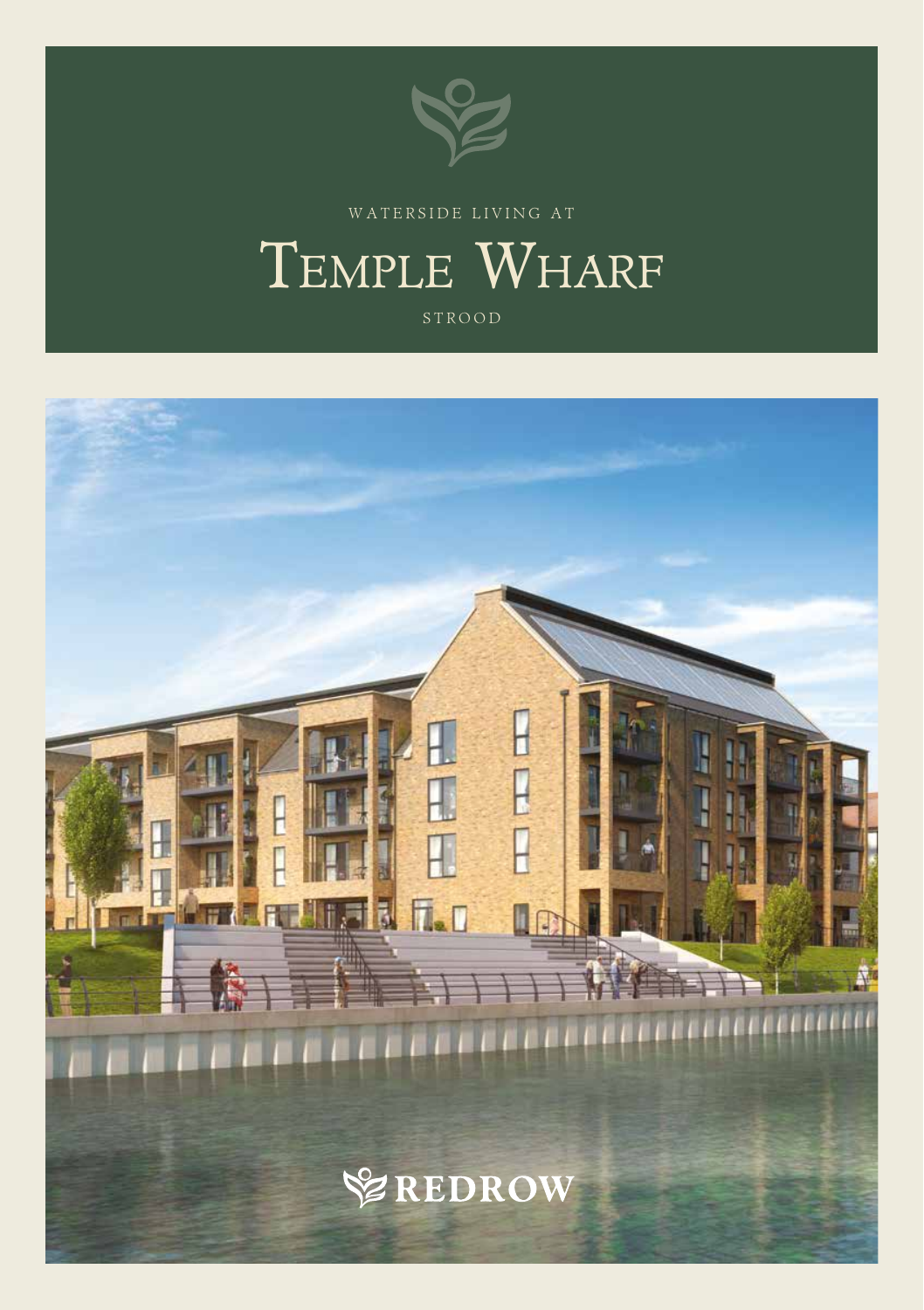

An impressive collection of 1 and 2 bedroom apartments and 3 and 4 bedroom houses offering idyllic waterside living.

Surround yourself with elegance and sumptuous attention to detail with superb architecture and lavish design at the very heart of Temple Wharf. Your new home is perfectly created with contemporary interiors and traditional values and all expertly finished. This collection of new homes has been finished to our exacting standards, to stand the test of time.

Welcome to Temple Wharf.

STROOD





 $\Box$ 

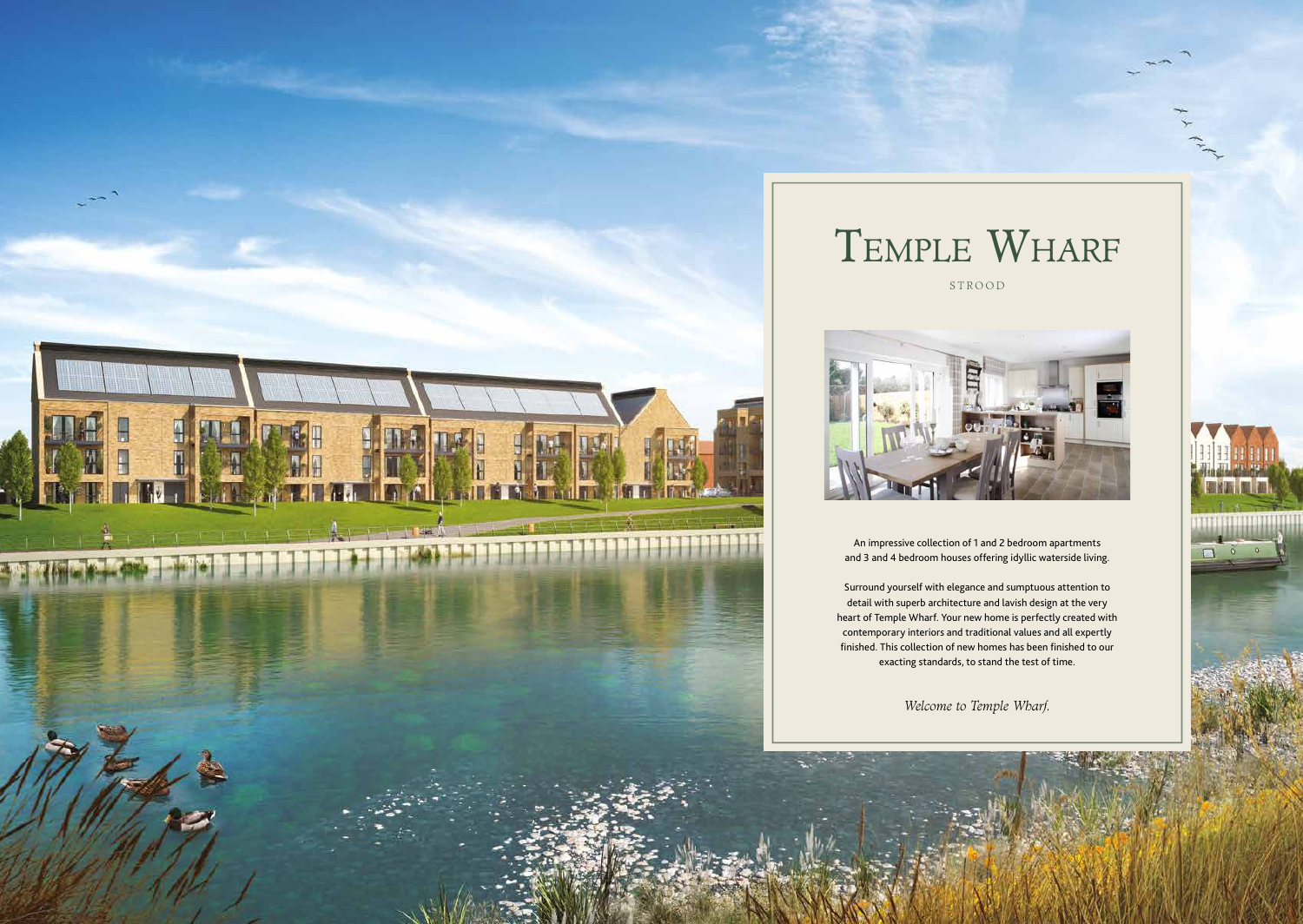### A HISTORIC TOWN, IMPRESSIVELY PLACED STROOD, KENT

*Temple Wharf is surrounded by wonderful amenities and attractions, all set within the superb location of Strood and close to the serene and picturesque riverside of the Medway.*

**ANTINO** 

Travel times are approximate only and are correct at time of print. November 17. Images of lifestyle and local area.

This exciting town boasts a colourful history from magnificent Roman roads to medieval castles, and Strood's excellent transport links mean you are never far from a great day out. Enviably placed within a mile of desirable Rochester, you will find a plethora of countryside attractions close to home.

Temple Wharf is located perfectly on the River Medway. Dust off the cobwebs and take a stroll down the newly renovated riverside walkways or take a fitness class at the Nuffield Health Fitness and Wellbeing Gym, just a stone's throw from your front door.

Strood is close to an excellent selection of restaurants and bistros. Dress up for an evening of fine dining at the wonderful Don Vincenzo or sample the mouth-watering menu at Topes Restaurant. On your doorstep you'll find a wealth of family favourites, Frankie and Benny's and Chiquitos with an attractive wine bar are all waiting for you.

Your new home is near to a wealth of local amenities from large supermarkets to artisan delicatessens, butchers and bakers, offering everything you need for the week ahead. Strood enjoys a charming weekly market which offers fresh produce and arts and crafts. Alternatively, indulge in a day of shopping at Bluewater Shopping Centre or head into London for eye-catching designer brands and forward-thinking fashion.

For family days out, look no further than bowling at Hollywood Bowl, catch a film at the nearby Cineworld or visit the historic Chatham Dockyard and discover how ships including the HMS Victory were designed and built.

Excellence is a key feature of Strood and the surrounding areas. You will find an array of impressive nurseries and primary schools including the Ofsted-rated outstanding St Nicholas Infant School leading to the Strood Academy. The prestigious University of Kent in Canterbury is approximately 38 minutes away by car.







**CONTRACTOR** 









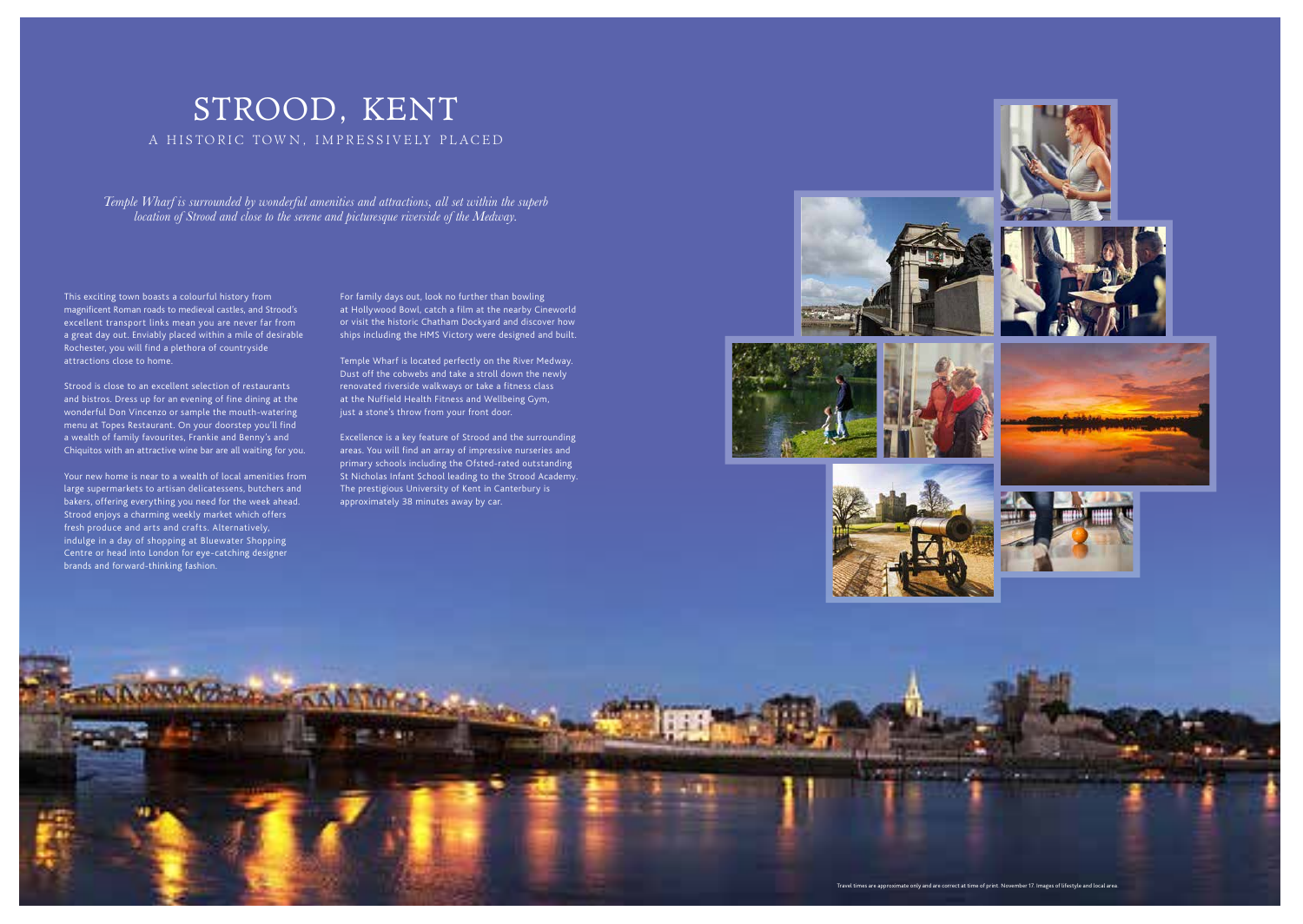# EXCELLENTLY CONNECTED

TO DESTINATIONS FROM YOUR DOORSTEP

Temple Wharf is approximately ten minutes from Strood train station from where you can be central London in around 33 minutes, enjoying the delights on offer in the capital from theatre in the West End to Michelin star restaurants. Travel to Bluewater Shopping Centre for some retail therapy, which is approximately 19 minutes by train. The road links are equally impressive with excellent access to the M2 making journeys towards the M25 and historic Canterbury a breeze.

Head for a day by the sea with picturesque Whitstable only 45 minutes away or get to Dover in less than an hour for frequent ferries to the continent. The vibrant European cities of Paris, Brussels and Amsterdam, to name but a few are just a Eurostar train away, all accessed via Ebbsfleet International which is a mere 15 minute journey from home.



Canterbury 41 minutes

Maidstone 21 minutes Maidstone 16 minutes

Gatwick 45 minutes Whitstable beach 45 minutes

Dover



Bluewater 19 minutes St Pancras International 34 minutes

Canterbury 56 minutes

Whitstable 58 minutes

Travel times taken from Strood station and are approximate only and are correct at time of print. November 17.

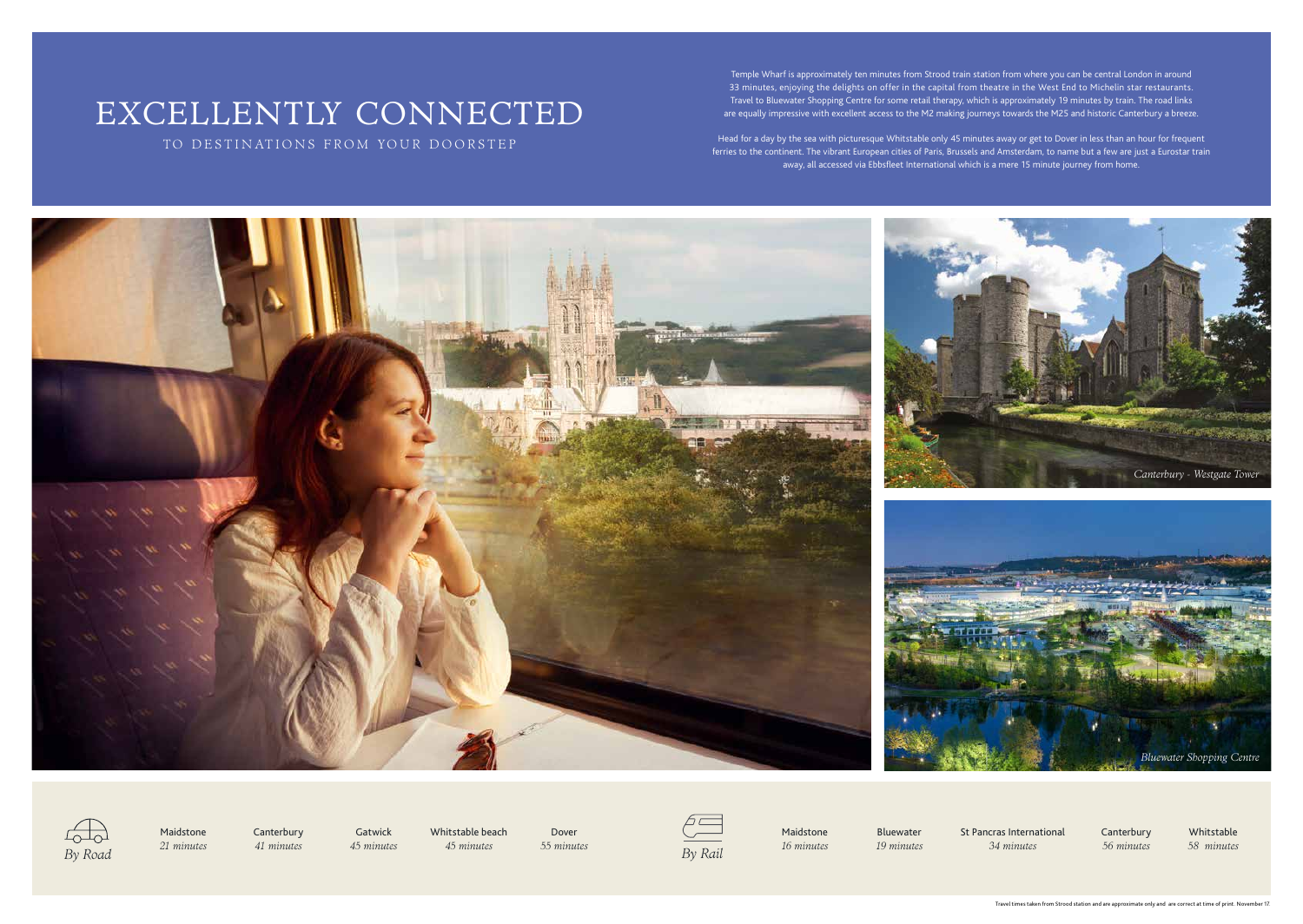

## my'

# MY REDROW, MY HOME, MY WAY

*Supporting you through your new home search and purchase. Do it the easy way, online with My Redrow.*

#### SEARCHING FOR YOUR NEW HOME:

- Be the first to hear about relevant new homes as they become available and save them to your favourites.
- Take a closer look at the high specification included as standard in all Redrow homes and the finishing touches available.
- Manage your show home viewings and telephone appointments using our realtime calendar.



#### READY TO RESERVE?

- Not sure of the next steps? See our handy tips and checklists.
- Contact one of our recommended New Build Mortgage Specialists to advise you about the best financial solution for you.
- Find a recommended legal expert ones we know and trust to help your home purchase run smoothly.

#### ONCE YOU'VE RESERVED YOUR HOME:

- Style and personalise your new home online, all from the comfort of your own home, any time of day or night.
- Confirm your Style and Colour Choices and pay for Optional Extras\* securely online by credit or debit card.
- Use our handy interactive checklists to keep up to date with your legal and financial milestones as you move towards Exchange of Contracts.
- Check the build stage progress of your new home.
- Find your important home purchase details all in one place in My Documents.

*It's the online way to save your favourite developments, house styles and even plots, manage your appointments and select & purchase your Finishing Touches.*

<sup>\*</sup>Availability of Choices and Optional Extras are dependent on the build stage of each home at the time of reservation.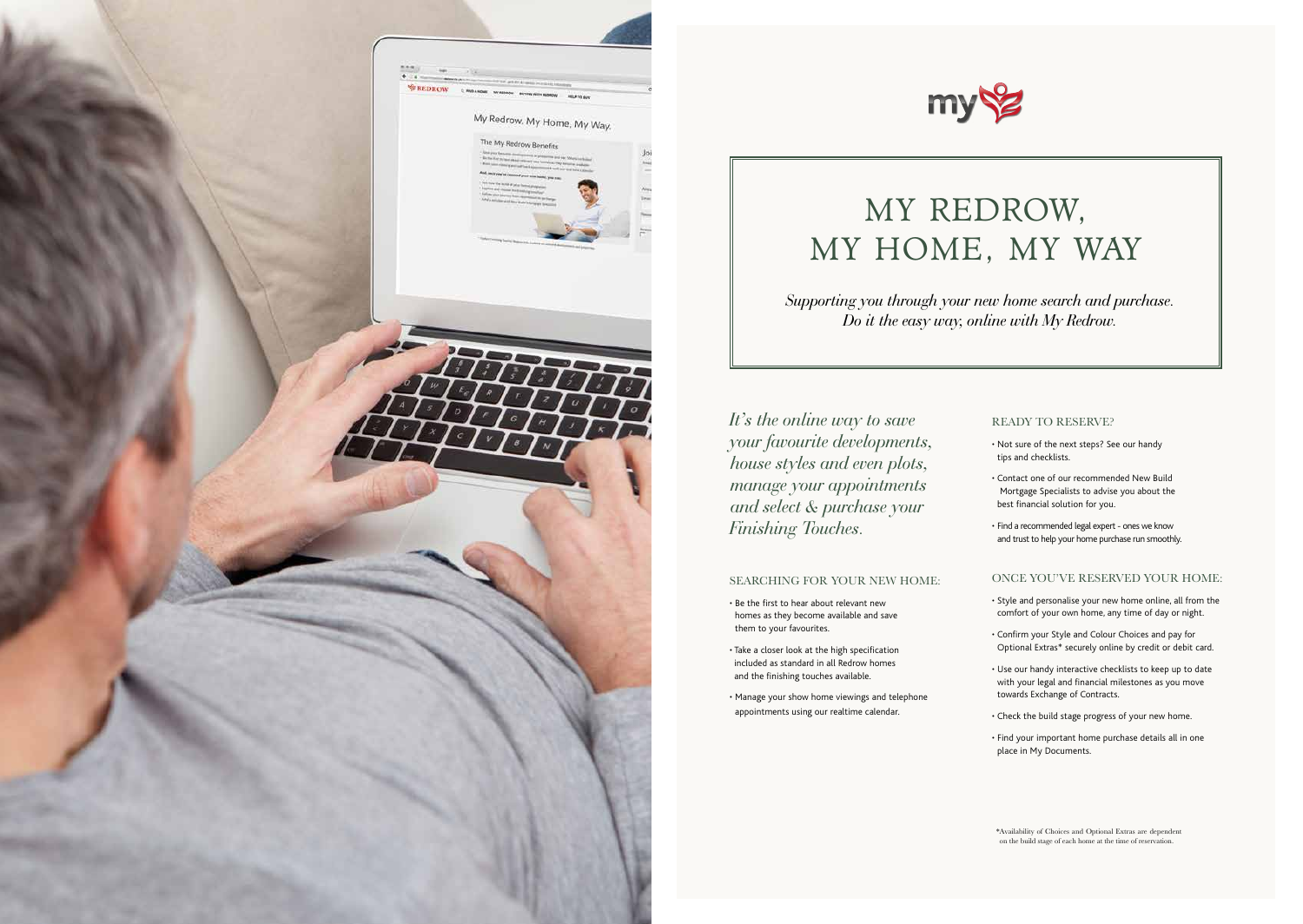EXCHANGE

*Congratulations, you've exchanged!*

Exchanging is your first step to becoming a Redrow home owner. We're delighted that you chose Redrow and look forward to guiding you on your home buying journey.

### WELCOME PARTY

*Come and celebrate with your new neighbours*

You're on your way to becoming a Redrow homeowner. Join your designated Redrow team for drinks and canapés as we welcome you and your neighbours to the neighbourhood.

HARD HAT VISIT

*See your home in progress*

Building a home is a complex process. Join us on site as we show you how the build of your new home is progressing. *N.B. Availability of this event is subject to the build stage of your home at the point of reservation.*

HOME PREVIEW

#### *Putting the finishing touches on your home*

Approximately two weeks before your Move In Day you'll get an exclusive preview of your new home. It's the perfect time for us to demonstrate some of the key features of your new home.

MOVE

IN DAY

*Handing over the keys and welcoming you to your new home*

On completion day, meet your Sales Consultant at your brand new Redrow home for the final handover.





## MADE FOR YOU

*At Redrow we are committed to ensuring you receive the customer service you deserve.*

The Made For You journey is a series of events that will help guide you through your home buying process with Redrow, ensuring you receive all the information and support you need.